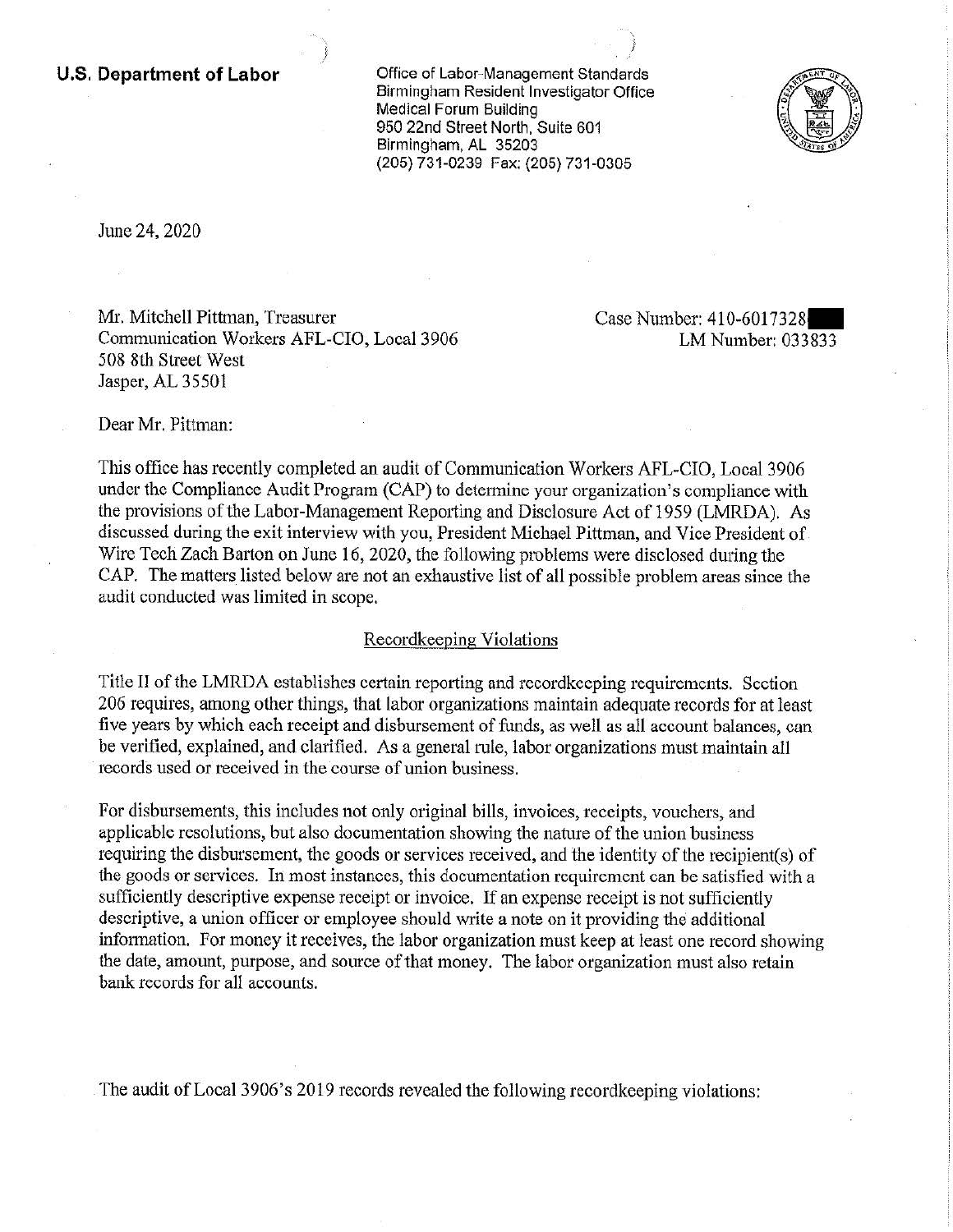#### I. Lost Wages

Local 3906 did not retain adequate documentation for lost wage reimbursement payments to union officers, union officers and employees totaling at least \$920.70. The union must maintain records in support of lost wage claims that identify each date lost wages were incurred, the number of hours lost on each date, the applicable rate of pay, and a description of the union business conducted. The OLMS audit found that Local 3906 maintained lost vouchers however two of the vouchers did not have an adequate, detailed explanation of the type of union business conducted on each day lost time was claimed or the specific type of union business conducted on lost wage claimed days and instead listed only "ULP Strike Prep".

During the exit interview, I provided a compliance tip sheet, *Union Lost Time Payments,* that contained a sample of an expense voucher Local 3 906 may use to satisfy this requirement. The sample identifies the type of information and documentation that the local must maintain for lost wages and other officer expenses.

## 2. Meal Expenses

Local 3906 did not require officers and employees to submit itemized receipts for meal expenses totaling at least \$[1,772.73](https://1,772.73). The union must maintain itemized receipts provided by restaurants to officers and employees. These itemized receipts are necessary to determine if such disbursements are for union business purposes and to sufficiently fulfill the recordkeeping requirement ofLMRDA Section 206.

Local 3906 records of meal expenses did not always include written explanations of union business conducted or the names and titles of the persons incurring the restaurant charges. For example, a meal purchase on August 27, 2019 in the amount of \$222.73 at Winn Dixie, Jasper, AL did not have the names of attendees or nature of union business discussed. Union records of meal expenses must include written explanations of the union business conducted and the full names and titles of all persons who incurred the restaurant charges. Also, the records retained must identify the names of the restaurants where the officers or employees incurred meal expenses.

Based on your assurance that Local 3906 will retain adequate documentation in the future, OLMS will take no further enforcement action at this time regarding the above violations.

#### Reporting Violations

The audit disclosed a violation of LMRDA Sections 201 (a) and (b), which requires labor organizations to file annual financial reports accurately disclosing their financial condition and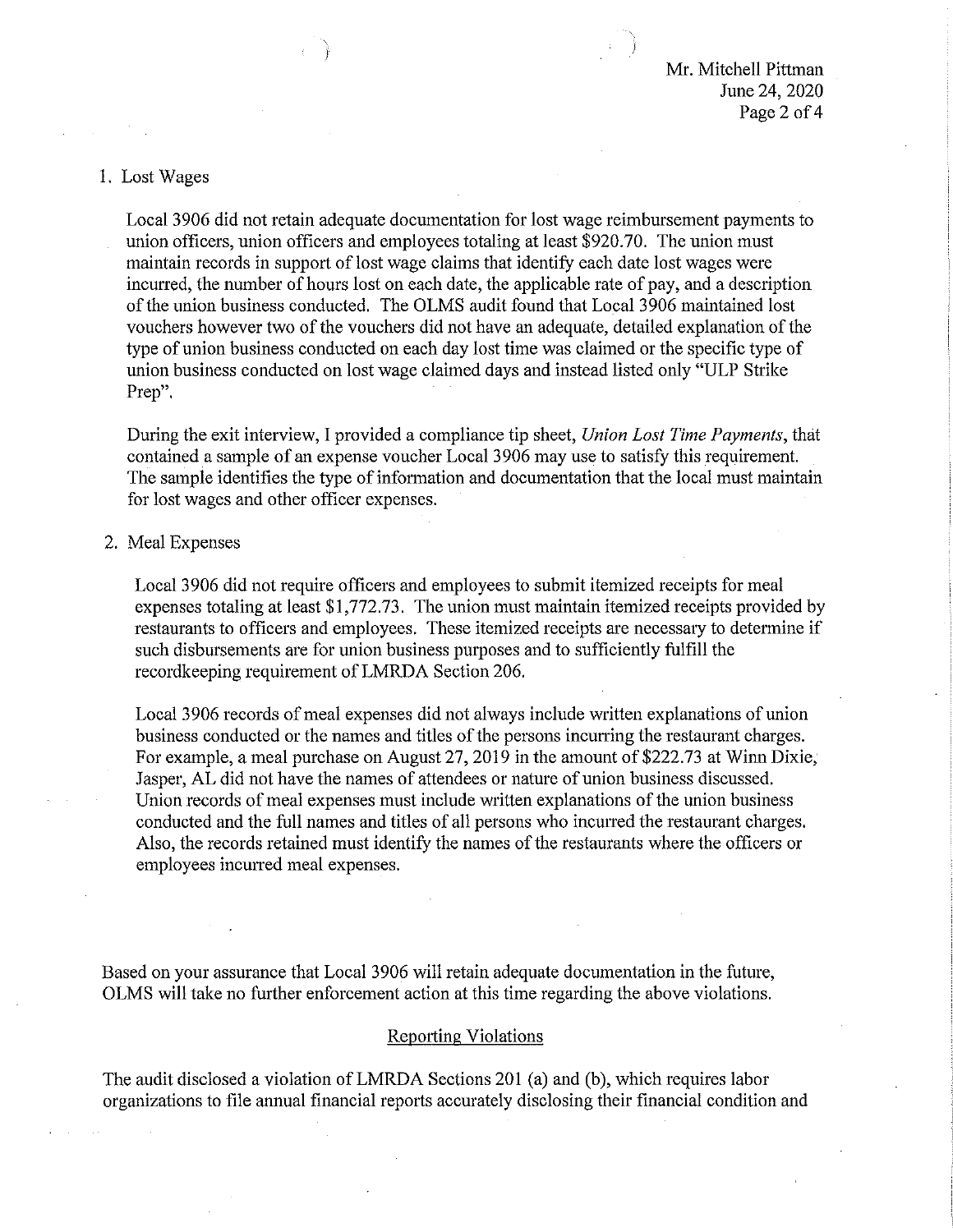operations. The Labor Organization Annual Report (Form LM-3) filed by Local 3906 for the fiscal year ended September 30, 2019 was deficient in the following areas:

1. Failure to File Bylaws

The audit disclosed a violation ofLMRDA Section 201(a), which requires that a union submit a copy of its revised constitution and bylaws with its LM report when it makes changes to its constitution or bylaws. Local 214 amended their bylaws in 2004, but did not file a copy with its LM report for that year.

Local 214 has now filed a copy of its constitution and bylaws.

2. Disbursements to Officers

Local 3906 did not include some reimbursements to officers totaling at least \$[2,412.99](https://2,412.99) in the amounts reported Item 24 (All Officers and Disbursements to Officers). It appears the union erroneously reported these payments in Item 54 (Other Disbursements).

The union must report most direct disbursements to Local 3906 officers and some indirect disbursements made on behalf of.its officers in Item 24. A "direct disbursement" to an officer is a payment made to an officer in the form of cash, property, goods, services, or other things of value. See the instructions for Item 24 for a discussion of certain direct disbursements to officers that do not have to be reported in Item 24. An "indirect disbursement" to an officer is a payment to another party (including a credit card company) for cash, propetiy, goods, services, or other things of value received by or on behalf of an officer. However, indirect disbursements for temporary lodging (such as a union check issued to a hotel) or for transportation by a public carrier (such as an airline) for an officer traveling on union business should be reported in Item 48 (Office and Administrative Expense).

Local 3906 must file an amended Form LM -3 for the fiscal year ended September 30, 2019, to correct the deficient items discussed above. The report must be filed electronically using the Electronic Forms System (EFS) available at the OLMS website at <www.olms.dol.gov>. The amended Form LM-3 must be filed no later than July 1, 2020. Before filing, review the report thoroughly to be sure it is complete and accurate.

## Other Violation

The audit disclosed the following other violation:

Inadequate Bonding

The audit revealed a violation of LMRDA Section 502 (Bonding), which requires that union officers and employees be bonded for no less than 10 percent of the total funds those individuals or their predecessors handled during the preceding fiscal year. The audit